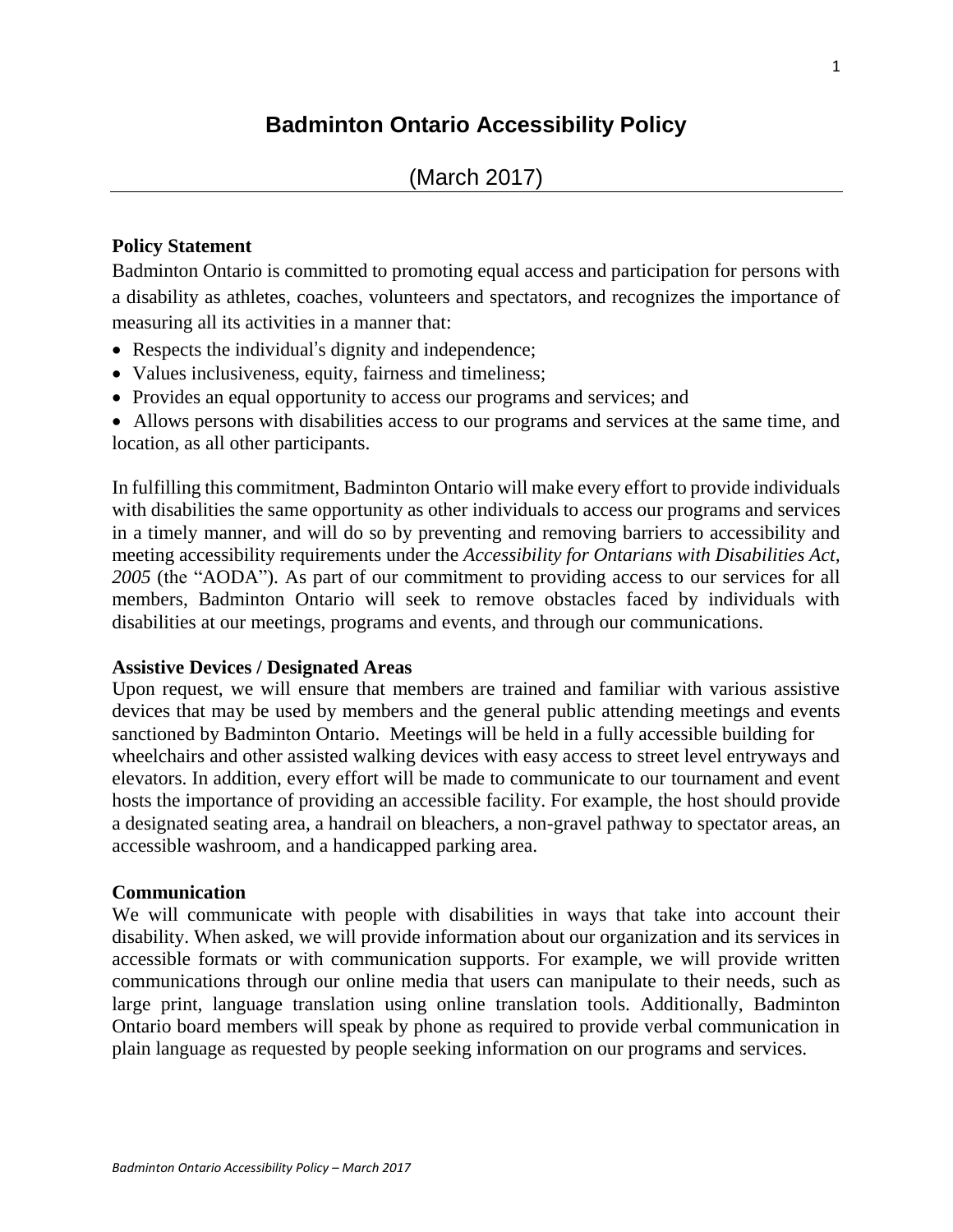#### **Service Animals**

We welcome people with disabilities and their service animals. Service animals will be allowed at meetings and events sponsored by Badminton Ontario.

#### **Support Persons**

A person with a disability who is accompanied by a support person will be allowed to have that person accompany them to our meetings, events, and programs. We will post a notice on our website to notify people of this. If there is an admission fee payable as a result of the person's attendance at a Badminton Ontario sanctioned event, notice shall be given in advance about the amount, if any, payable by the support person.

### **Notice of Temporary Disruption**

In the event of a planned or unexpected disruption to services or facilities that affects accessibility, Badminton Ontario will make every reasonable effort to provide the public with notice of the disruption. This clearly posted notice will include information about the reason for the disruption, its anticipated length of time, and a description of alternative facilities or services, if available. This notice will be posted on location and on our website. Adequate notice in the case of a temporary emergency disruption may not be possible.

### **Training**

All Badminton Ontario board members will be trained in Ontario's accessibility customer service standards, laws and aspects of the Ontario Human Rights Code that relate to persons with disabilities. We will train our members on accessibility as it relates to their specific roles. Training will include:

- An overview of the AODA and the requirements of the customer service standard;
- Instruction on how to interact and communicate with people with various types of disabilities;
- Instruction on how to interact with people with disabilities who use an assistive device or require the assistance of a service animal or a support person;
- Instruction on how to use equipment or devices available at meeting or event locations, if there are any that may assist with the provision of services;
- Instruction on what to do if a person with a disability is having difficulty in accessing Badminton Ontario's programs and services;
- Instruction for those involved in the development of policies, plans, practices and procedures related to the provision of our services;
- Access to the Booklet "Integrated Accessibility Standards Regulation: A Training Booklet for Small Private and Not-for-Profit Organizations". For module certification access use the following link: [http://accessforward.ca.](http://accessforward.ca/)

New training will also be provided when changes are made to Badminton Ontario's accessibility plan.

### **Feedback Process**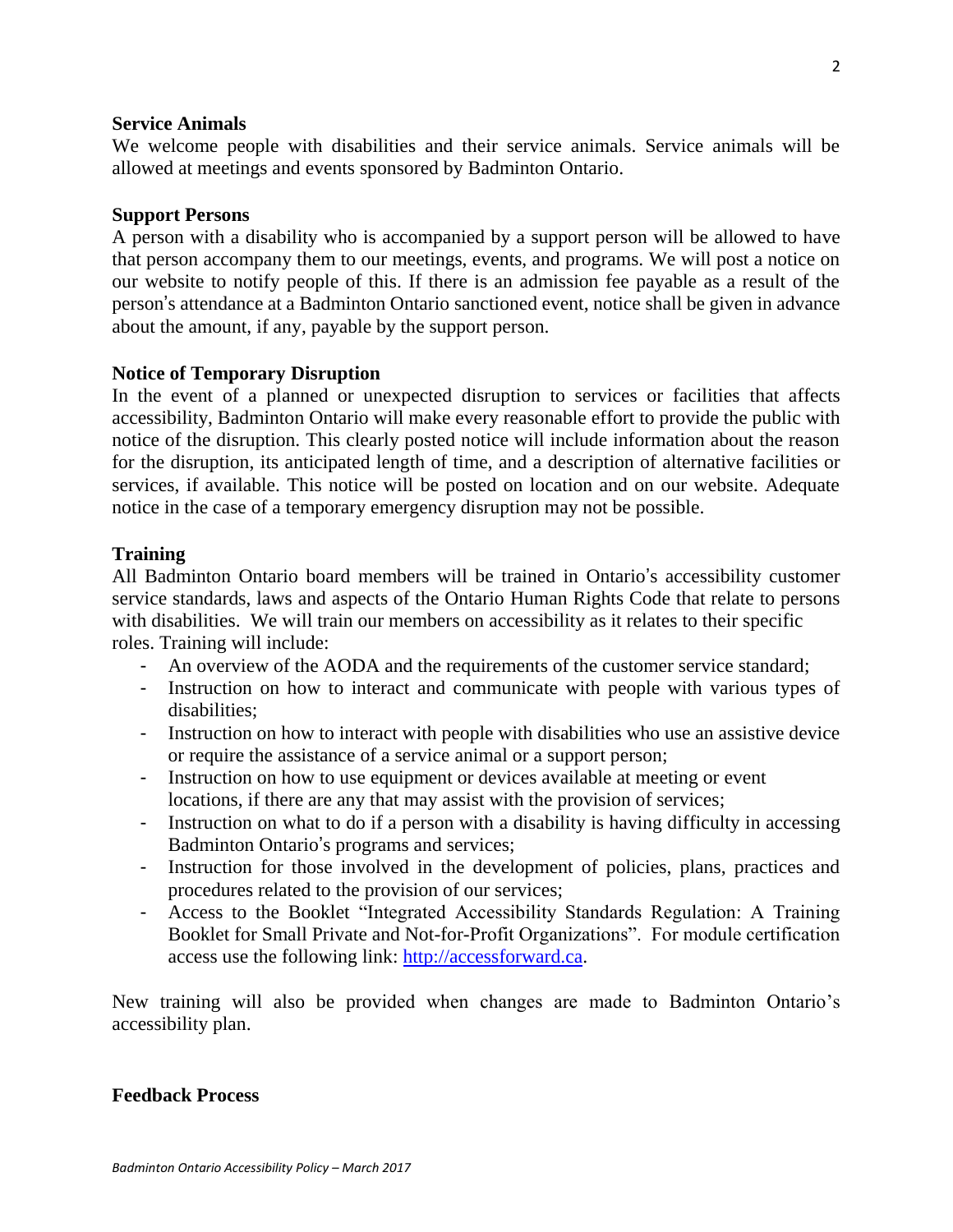Individuals who wish to provide feedback on the way Badminton Ontario provides programs and services to people with disabilities can email the President of Badminton Ontario or send a letter to the address posted on our website. A reply can be expected within 14 days.

# **Notice of Availability**

Badminton Ontario will notify the public that our policies for accessibility are available upon request by making this information available on our website. Upon request, Badminton Ontario will provide or will arrange for the provision of accessible formats and communication supports for persons with disabilities in a timely manner that takes into account the person's accessibility needs due to disability.

## **Program Provisions**

Badminton Ontario will implement a plan for inclusion of persons with a disability, and will work with its respective District associations for the implementation of similar plans. This plan will include an inclusive communications strategy to ensure that timely and appropriate information on programming is available to all.

Badminton Ontario will encourage and advocate for the inclusion of persons with a disability in all Badminton Ontario programming as athletes, coaches and volunteers. Due consideration will be given to meeting the appropriate needs of inclusion, accessibility and safety of persons with special needs within the respective programming.

The training, coaching and competition needs of persons with a disability will be defined and incorporated into Badminton Ontario's documented programming plans and priorities.

The leadership of Badminton Ontario will encourage and advocate for the inclusion of persons with a disability within Committees and the Board of Directors.

Badminton Ontario will encourage persons with a disability to act as role models for young participants, believing that it is essential that they be viewed as participants in badminton like all others.

Badminton Ontario will promote the sport of badminton without bias of and towards a barrierfree perspective for persons with a disability, and reflecting their positive engagement in the sport of badminton.

In dealing with external organizations and agencies, Badminton Ontario will advocate and lobby for the enhancement of opportunities for persons with a disability to emerge as leaders and participants.